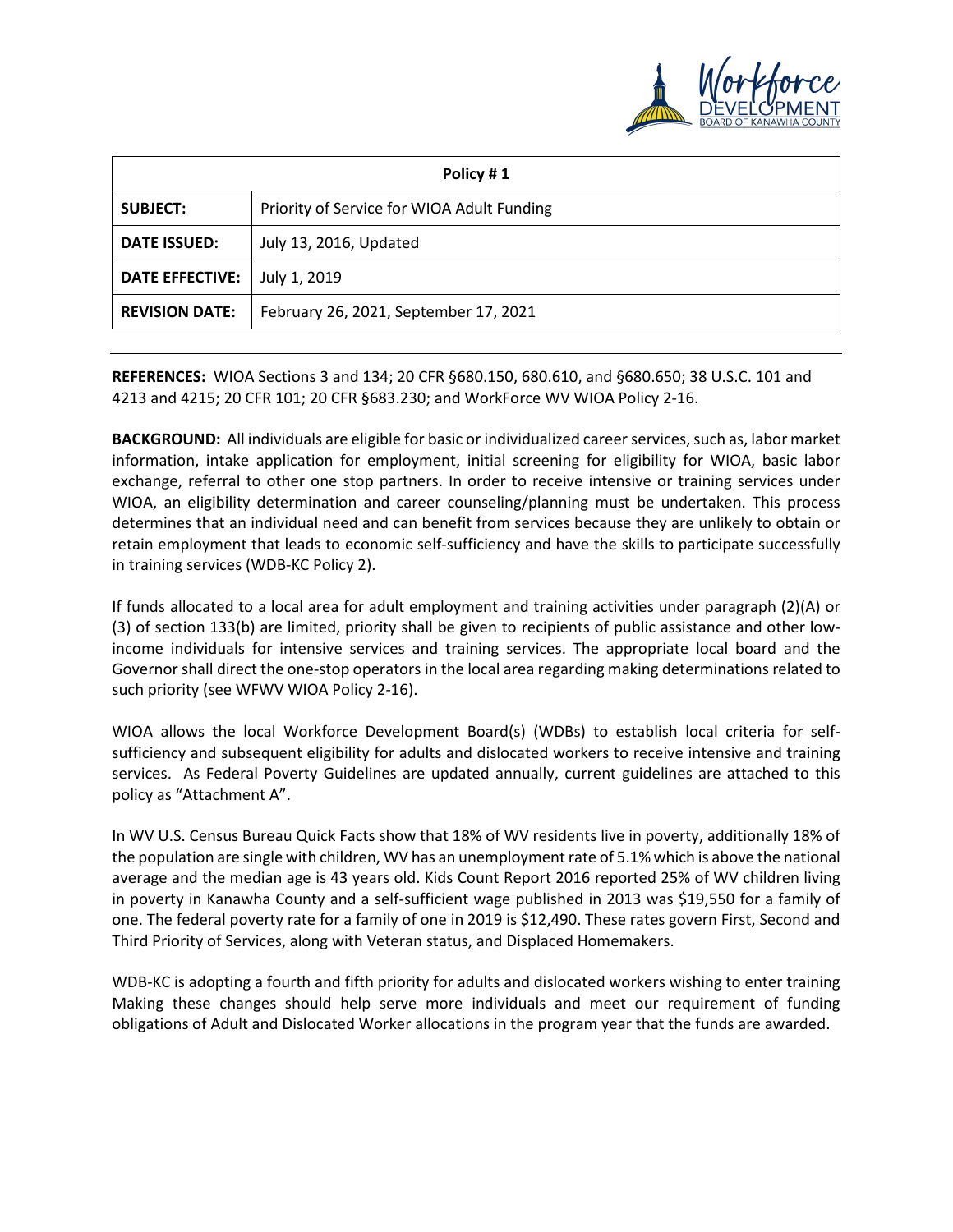

**ACTION:** Priority of Service will be as follows:

#### Adult Funds:

- 1. Priority: Veterans and eligible spouses (covered persons) who are low-income or recipients of public assistance or who are basic skills deficient.
- 2. Second Priority: Individuals (non-covered persons) who are low-income or recipients of public assistance or individuals who are basic skills deficient.
- 3. Third Priority: Veterans and eligible spouses who are not low-income and are not recipients of public assistance or basic skills deficient.

If there is not a waiting list of individuals within priority levels  $1 - 3$ :

- 4. Fourth Priority: Adults who (during the past six months) have income at or below 200% of the federal poverty guidelines (see Attachment A.)
- 5. Fifth Priority: Adults who (during the past six months) have income at or below 250% of the federal poverty guidelines and face substantial barriers to employment, such as:
	- a. An Incumbent Worker
	- b. Long-term Welfare Dependency
	- c. Ex-Offender
	- d. Single Parent
	- e. Low Income
	- f. English Language Learner
	- g. Basic Skills Deficiency
	- h. Individual with a Disability
	- i. Public Assistance Recipient
	- j. Homeless Individual
	- k. Secondary School Dropout
	- l. Substance Use Disorder/Recovery
	- m. Individual Impacted by Substance Use Disorder or Incarceration of a Family Member

## Dislocated Workers:

- 1. Priority: A dislocated worker who lives in Kanawha County and is needs assistance to obtain employment at a sustainable wage
- 2. Second Priority: Dislocated workers who were laid off from an employer located in Kanawha County and needs assistance in obtaining employment at a sustainable wage
- 3. Third Priority: Dislocated workers who needs assistance to obtain a job at a sustainable wage and had a bone-fide offer of employment in Kanawha County
- 4. Fourth Priority: Dislocated workers who are underemployed, making less than 80% of their former wages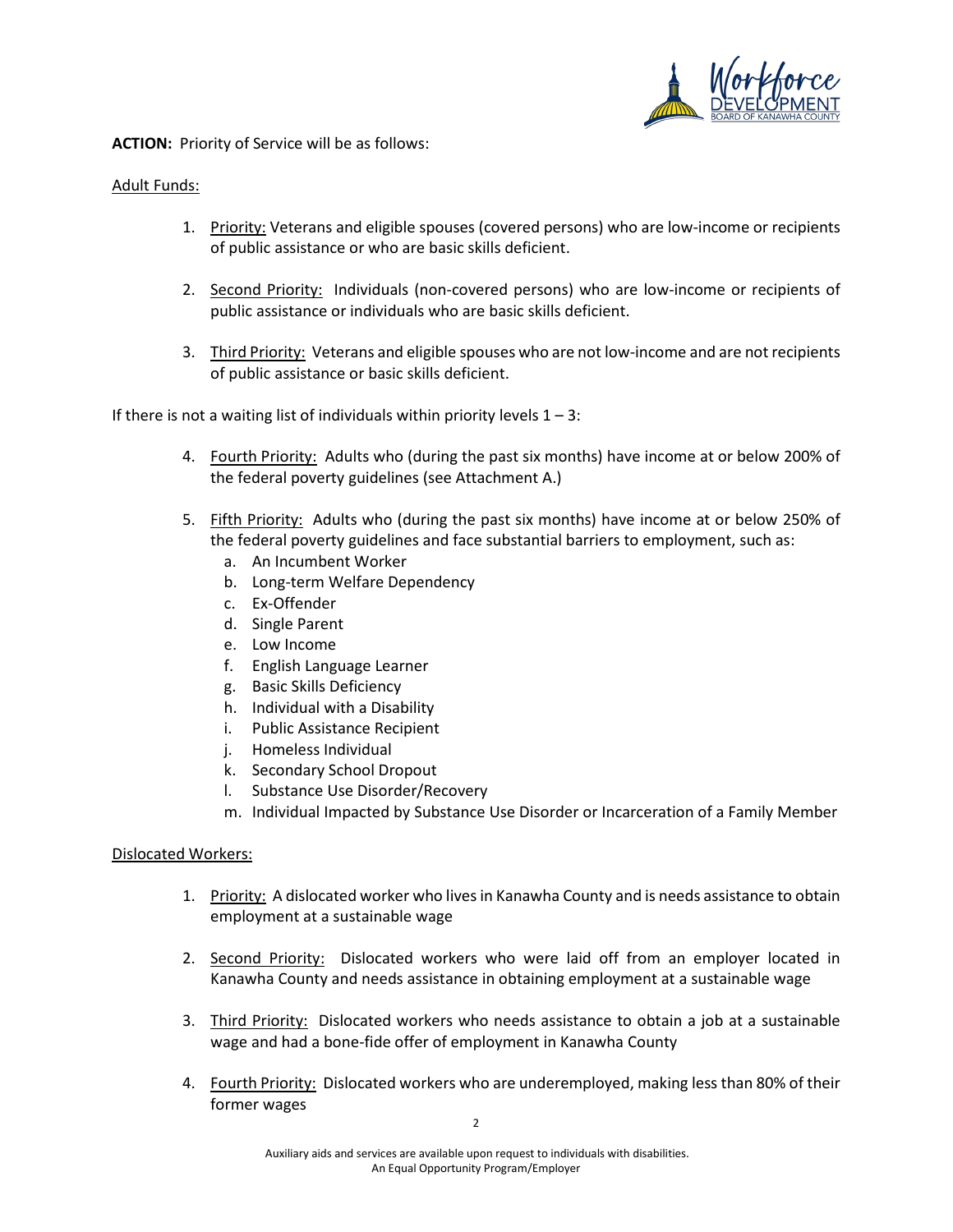

#### Wait List for WIOA Funding:

When WIOA funding has been depleted during the program year, WIOA Adults and Dislocated Workers will be added to the Wait List on a first come, first serve basis, adhering to WIOA Priority of Service, as well as WFWV Guidance Notice 4-16 (Priority of Service for Veterans) and WFWV Policy 2-16 (Priority of Service for Title I WIOA Adults).

To be added to the Wait List, participants must be ready to begin training as soon as funding is available. Participants must:

- a. Complete WIOA initial intake,
- b. Complete WIOA Eligibility Determination and be determined eligible to participate,
- c. Be registered for WIOA services,
- d. Complete the WIOA Research Assignment,
- e. Complete the IEP, and
- f. Have submitted passing drug screening results.

## Definitions:

Low Income: An individual who:

- a. Receives, or is a member of a family that receives cash benefits under a federal, state, or local income based public assistance program, or
- b. Received an income, or is a member of a family that received a total family income, for the 6-month period prior to application for the program involved (exclusive of unemployment compensation, child support payments, payments described in subparagraph (A), and oldage survivors' insurance benefits received under Section 202 of the Social Security Act that, in relation to family size, does not exceed the higher of
	- i. The poverty line for an equivalent period; or
	- ii. 70% of the lower living standard income level, for an equivalent period, or
- c. Is a member of a household that receives (or has been determined within the 6-month period prior to application for the program involved to eligible to receive) food stamps pursuant to the Food Stamp Act of 1977, or
- d. Qualifies as a homeless individual, as defined in subsection (a) and (c) of Section 103 of the Stewart B. McKinney Homeless Assistance Act, or
- e. Is a foster child on behalf of whom State or local government payments are made; or
- f. In cases permitted by regulations promulgated by the Secretary of Labor, is an individual with a disability whose own income meets the requirements of the program, but who is a member of a family whose income does not meet such requirements.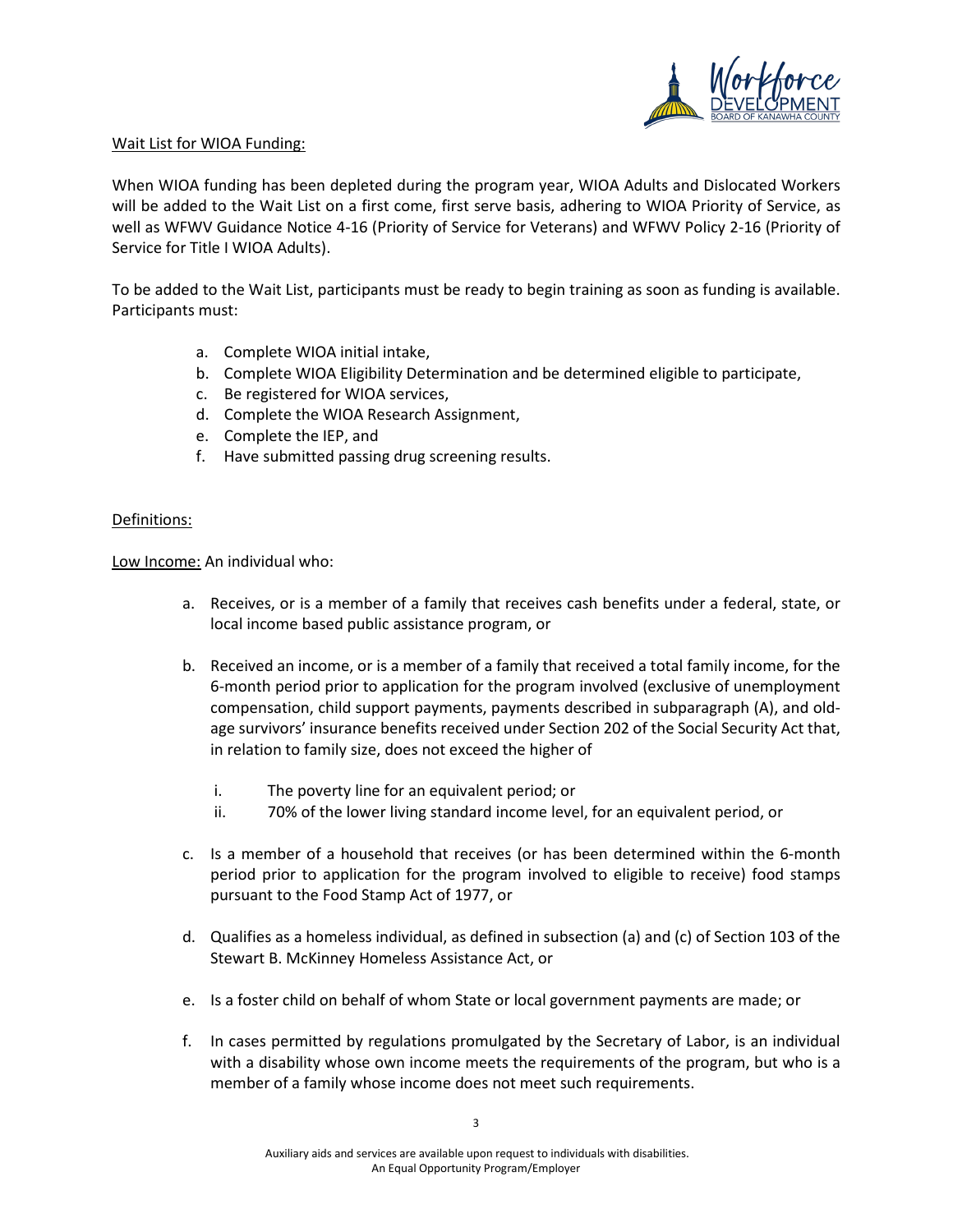

Basic Skills Deficient: An individual unable to compute or solve problems,

read, write or speak English, at a level necessary to function on the job, in the individual's family, or in society.

For WIOA purposes, the State further defines Basic Skills Deficient as an individual who:

- a. Lacks a high school diploma or high school equivalency and is not enrolled in secondary education, or
- b. Enrolled in a Title II Adult Education/Literacy program, or
- c. Reading and/or Math assessment at an 8.9 or below grade level. (Regions using WorkKeys assessment will be WorkKeys level at or below 4), or
- d. Determined to be Limited English Skills proficient through staff-documented observations, or
- e. Other objective criteria determined to be appropriate by the local area and documented in its required policy.

Dislocated Workers: An individual who:

- A. (1) Has been terminated or laid off, or who has received a notice of termination or layoff, from employment, including separation notice from active military service (under other than dishonorable conditions); or
	- (2) is eligible for or has exhausted entitlement to unemployment compensation; or

(3) has been employed for a duration sufficient to demonstrate, to the appropriate entity at a one-stop center referred to in section 121(e), attachment to the workforce, but is not eligible for unemployment compensation due to insufficient earnings or having performed services for an employer that were not covered under a State unemployment compensation law; and

- (4) is unlikely to return to a previous industry or occupation; or
- B. (1) Has been terminated or laid off, or has received a notice of termination or layoff, from employment as a result of any permanent closure of, or any substantial layoff at, a plant, facility, military installation or enterprise; or
	- (2) is employed at a facility at which the employer has made a general announcement that such facility will close within 180 days; or
	- (3) for purposes of eligibility to receive services other than training services described in section 134(c)(3), career services described in section  $134(c)(2)(A)(xii)$ , or supportive services, is employed at a facility at which the employer has made a general announcement that such facility or military installation will close; or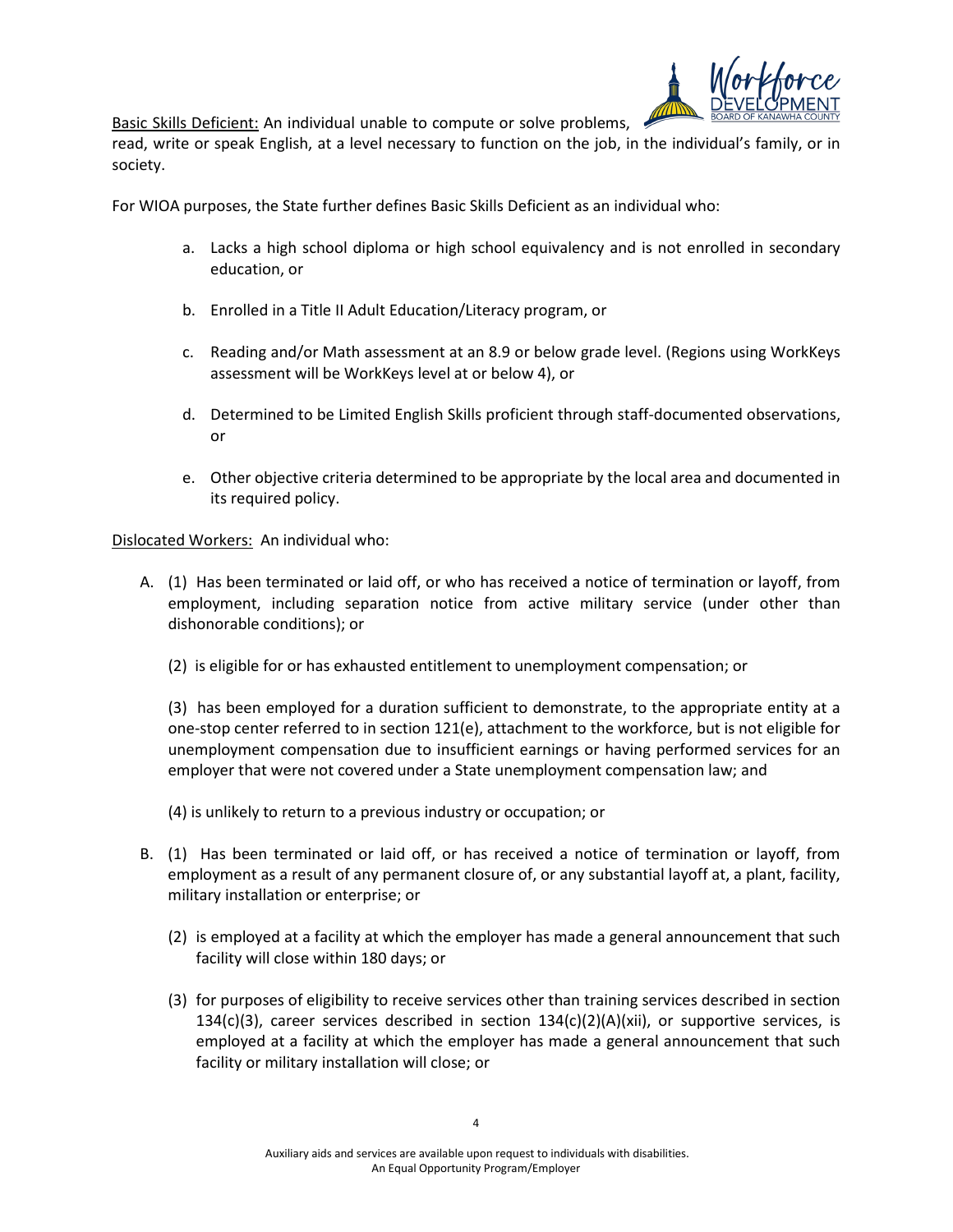

- C. Was self-employed (including employment as a farmer, a rancher, or a fisherman) but is unemployed as a result of general economic conditions in the community in which the individual resides or because of natural disasters; or
- D. is a displaced homemaker; or
- E. (1) is the spouse of a member of the Armed Forces on active duty (as defined in section  $101(d)(1)$ of title 10, United States Code), and who has experienced a loss of 4 employment as a direct result of relocation to accommodate a permanent change in duty station of such member; or
	- (2) is the spouse of a member of the Armed Forces on active duty and who meets the criteria of displaced homemaker.

Displaced Homemaker: an individual who has been providing unpaid services to family members in the home and who:

- A. (1) has been depending on the income of another family member but is no longer supported by that income; or
	- (2) is the dependent spouse of a member of the Armed Forced on active duty (as defined in section 101(d)(1) of title 10, United States Code) and whose family income is significantly reduced because of a deployment (as defined in section 991(b) of title 10, United States Code, or pursuant to paragraph (4) of such section), a call or order to active duty pursuant to a provision of law referred to in section 101(a)(13)(B) of title 10, United States Code, a permanent change of station or the service-connected (as defined in section 101(16) of title 38, United States Code) death or disability of the member; and
- B. is unemployed or underemployed and is experiencing difficulty in obtaining or upgrading employment.

## Regional Policy:

WDB-KC will follow the guidance listed above. Priorities 4 & 5 are considered unless funding is determined "limited" or there is a waiting list for services of individuals who are low-income at 100% of the federal poverty level if employed, and 70% of the federal poverty level if unemployed. Priority shall still be given to Veterans and their spouses.

WDB-KC Career Planners are well trained to assess and evaluate the individual's need for intensive career services, and if the individual will benefit from such services. They provide the case management and documentation in case notes in the state MIS system.

The WDB-KC will monitor the Adult and Dislocated Workers program expenditures bi-monthly. This policy will be appraised bi-annually to determine if any updates or changes are necessary. The WDB- KC wants to make sure that adults and/or dislocated workers can access individualized career services for the entire program year (July 01 through June 30).